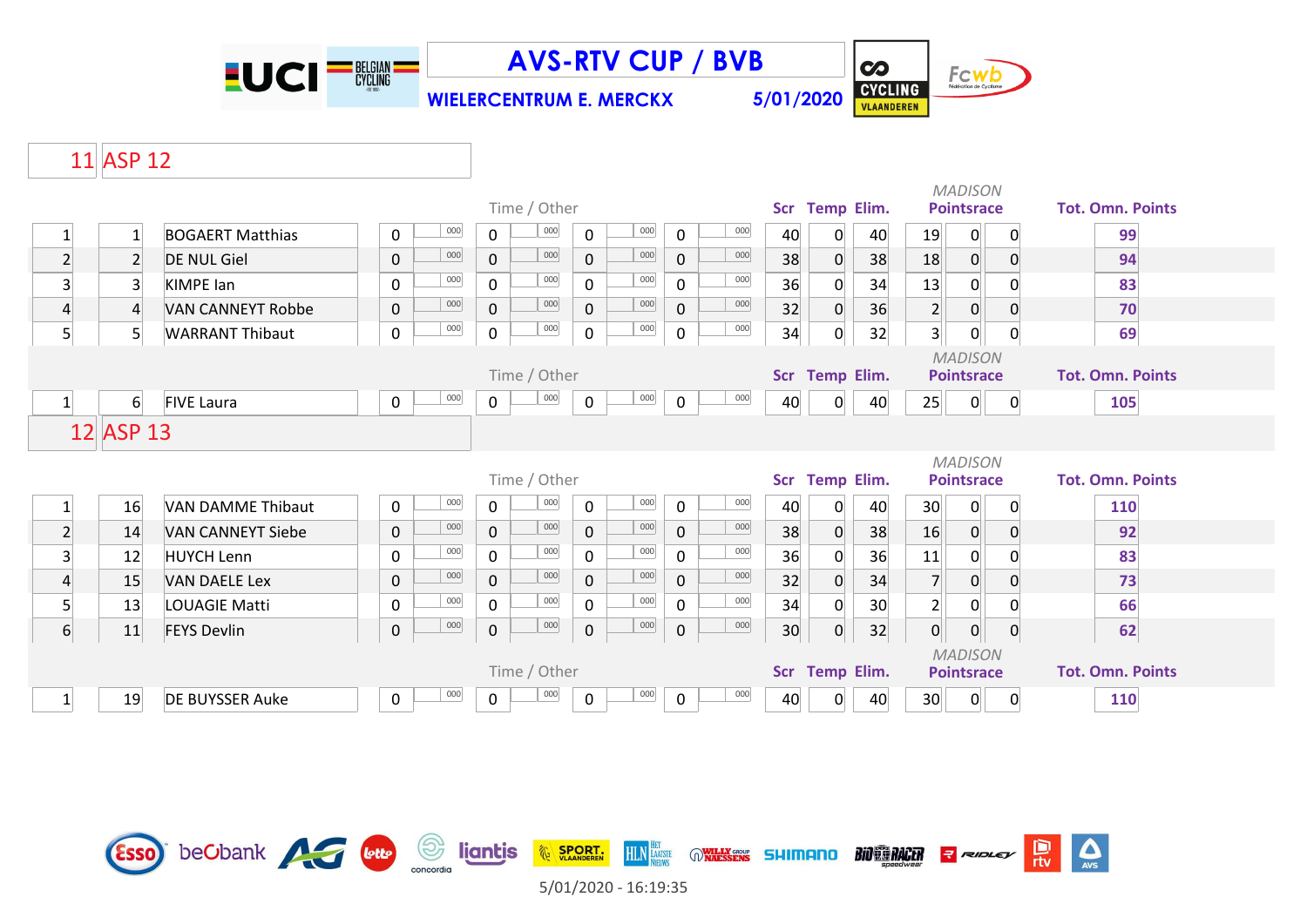

**AVS-RTV CUP / BVB**

**WIELERCENTRUM E. MERCKX 5/01/2020**



## 13 ASP 14

|                 |    |                            |              |     | Time / Other          |             |     |                  | <b>Scr</b>        | <b>Temp Elim.</b> |                |                   | <b>MADISON</b><br><b>Pointsrace</b> |                         | <b>Tot. Omn. Points</b> |       |
|-----------------|----|----------------------------|--------------|-----|-----------------------|-------------|-----|------------------|-------------------|-------------------|----------------|-------------------|-------------------------------------|-------------------------|-------------------------|-------|
|                 |    |                            |              |     |                       |             |     |                  |                   |                   |                |                   |                                     |                         |                         |       |
| $\mathbf{1}$    | 21 | <b>AERNOUTS Nicolas</b>    | $\mathbf{0}$ | 000 | 000<br>$\Omega$       | $\mathbf 0$ | 000 | $\mathbf 0$      | 000               | 38                | $\Omega$       | 32                | 16                                  | 0                       | $\mathbf{0}$            | 86    |
| $\overline{2}$  | 24 | <b>DE BOCK Aless</b>       | $\mathbf 0$  | 000 | 000<br>$\mathbf 0$    | $\mathbf 0$ | 000 | $\overline{0}$   | 000               | 40                | $\overline{0}$ | 26                | 16                                  | $\overline{0}$          | $\mathbf 0$             | 82    |
| 3 <sup>1</sup>  | 23 | D'HOOGHE Nicolas           | $\mathbf 0$  | 000 | 000<br>$\mathbf 0$    | $\mathbf 0$ | 000 | $\mathbf 0$      | 000               | 28                | 0              | 38                | $\overline{4}$                      | 0                       | 0                       | 70    |
| 4               | 35 | <b>SCHELDEMAN Xander</b>   | $\mathbf 0$  | 000 | 000<br>$\mathbf{0}$   | $\mathbf 0$ | 000 | $\mathbf 0$      | 000               | 22                | $\Omega$       | 34                | 12                                  | $\overline{0}$          | $\Omega$                | 68    |
| 5               | 27 | <b>FAUTE Arnaud</b>        | $\mathbf 0$  | 000 | 000<br>$\overline{0}$ | $\mathbf 0$ | 000 | $\mathbf 0$      | 000               | 24                | $\Omega$       | 40                | $\overline{4}$                      | $\mathsf{O}$            |                         | 68    |
| $6 \overline{}$ | 37 | <b>WARRANT Robin</b>       | $\mathbf 0$  | 000 | 000<br>$\Omega$       | $\mathbf 0$ | 000 | $\mathbf 0$      | 000               | 16                | $\overline{0}$ | 36                | $\overline{2}$                      | $\overline{0}$          | $\Omega$                | 54    |
| 7               | 29 | LEMESTREZ Juan             | $\mathbf 0$  | 000 | 000<br>$\mathbf{0}$   | $\mathbf 0$ | 000 | $\mathbf 0$      | 000               | 26                | $\overline{0}$ | 20                | 8                                   | $\mathsf{O}$            | $\Omega$                | 54    |
| 8               | 38 | <b>WEYTS Louis</b>         | $\mathbf{0}$ | 000 | 000<br>$\Omega$       | $\mathbf 0$ | 000 | $\overline{0}$   | 000               | 30                | $\overline{0}$ | 12                | $\overline{9}$                      | $\overline{0}$          | $\mathbf 0$             | 51    |
| 9               | 32 | <b>METTEPENNINGEN Arne</b> | $\mathsf{O}$ | 000 | 000<br>0              | 0           | 000 | $\mathbf 0$      | 000               | 34                | 0              | 16                | 1                                   | 0                       | $\Omega$                | 51    |
| 10              | 25 | <b>DE BODE Staf</b>        | $\mathbf 0$  | 000 | 000<br>$\mathbf{0}$   | $\mathbf 0$ | 000 | $\mathbf 0$      | 000               | 20                | $\overline{0}$ | 28                | $\mathbf{1}$                        | $\overline{0}$          | $\mathbf{0}$            | 49    |
| 11              | 33 | <b>PUYPE Bram</b>          | $\mathbf 0$  | 000 | 000<br>$\Omega$       | $\Omega$    | 000 | $\Omega$         | 000               | 32                | $\mathbf{0}$   | 14                | $\overline{3}$                      | $\overline{0}$          | $\Omega$                | 49    |
| 12              | 36 | <b>VANDERSTEENE Kobe</b>   | $\mathbf 0$  | 000 | 000<br>$\Omega$       | $\mathbf 0$ | 000 | $\mathbf 0$      | 000               | 36                | $\overline{0}$ | 10                | $\mathbf 0$                         | $\overline{0}$          | $\Omega$                | 46    |
| 13              | 30 | <b>MAES Luca</b>           | $\mathbf 0$  | 000 | 000<br>0              | $\mathbf 0$ | 000 | $\mathbf 0$      | 000               | 14                | 0              | 30                | $\mathbf 0$                         | 0                       | $\Omega$                | 44    |
| 14              | 26 | <b>DE CLERCQ Matthijs</b>  | $\mathbf 0$  | 000 | 000<br>$\mathbf{0}$   | $\mathbf 0$ | 000 | $\mathbf 0$      | 000               | 18                | $\overline{0}$ | 22                | 1                                   | $\overline{0}$          | $\Omega$                | 41    |
| 15              | 28 | <b>GHESELLE Warre</b>      | $\mathbf 0$  | 000 | 000<br>0              | $\mathbf 0$ | 000 | $\mathbf 0$      | 000               | 8                 | $\Omega$       | 24                | 0                                   | 0                       | $\Omega$                | 32    |
| 16              | 34 | <b>SALLAERTS Ferre</b>     | $\mathbf 0$  | 000 | 000<br>0              | $\mathbf 0$ | 000 | $\mathbf 0$      | 000               | 12                | $\mathbf 0$    | 18                | $\mathbf 0$                         | $\overline{0}$          | $\Omega$                | 30    |
| 17              | 31 | <b>MANNAERT Kiandro</b>    | $\mathbf 0$  | 000 | 000<br>$\mathbf 0$    | $\mathbf 0$ | 000 | $\mathbf 0$      | 000               | $6 \overline{6}$  | $\mathbf 0$    | 8                 | 0                                   | 0                       | $-20$                   | $-6$  |
| 18              | 22 | <b>COLLARD Ernesto</b>     | 0            | 000 | 000<br>0              | $\pmb{0}$   | 000 | $\boldsymbol{0}$ | 000               | 10                | $\overline{0}$ | $6 \vert$         | $\overline{0}$                      | $\overline{0}$          | $-60$                   | $-44$ |
|                 |    |                            |              |     |                       |             |     |                  |                   |                   |                |                   |                                     | <b>MADISON</b>          |                         |       |
|                 |    |                            |              |     | Time / Other          |             |     | <b>Scr</b>       | <b>Temp Elim.</b> |                   |                | <b>Pointsrace</b> |                                     | <b>Tot. Omn. Points</b> |                         |       |
| $\mathbf{1}$    | 39 | <b>VAN GOETHEM Lore</b>    | 0            | 000 | 000<br>$\mathbf 0$    | 0           | 000 | $\mathbf 0$      | 000               | 40                | $\Omega$       | 40                | 35                                  | 0                       | 0                       | 115   |